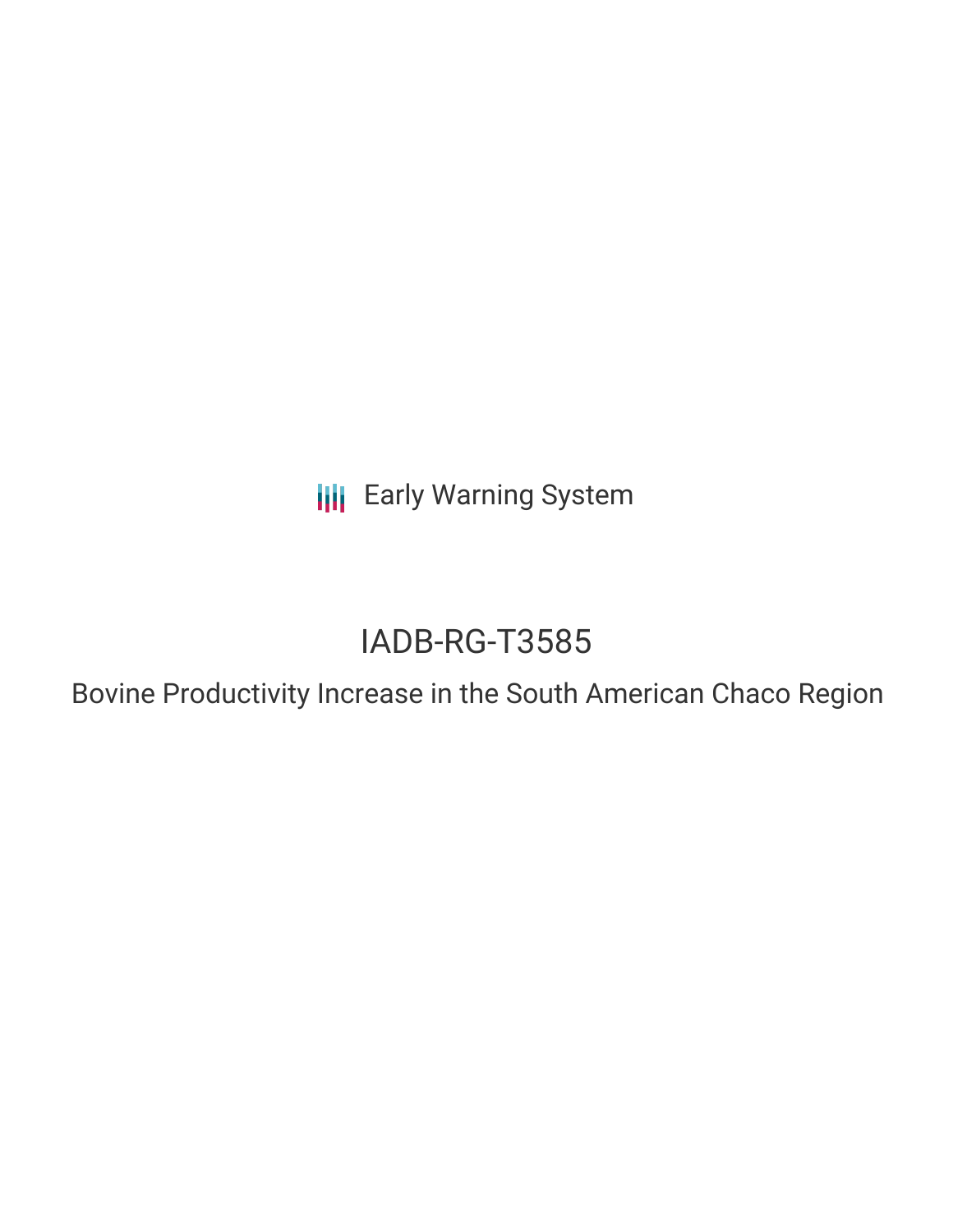

### **Quick Facts**

| <b>Countries</b>               | Argentina, Bolivia, Brazil, Paraguay   |
|--------------------------------|----------------------------------------|
| <b>Financial Institutions</b>  | Inter-American Development Bank (IADB) |
| <b>Status</b>                  | Active                                 |
| <b>Bank Risk Rating</b>        | C.                                     |
| <b>Sectors</b>                 | Agriculture and Forestry               |
| <b>Investment Amount (USD)</b> | $$0.20$ million                        |
| <b>Project Cost (USD)</b>      | $$0.66$ million                        |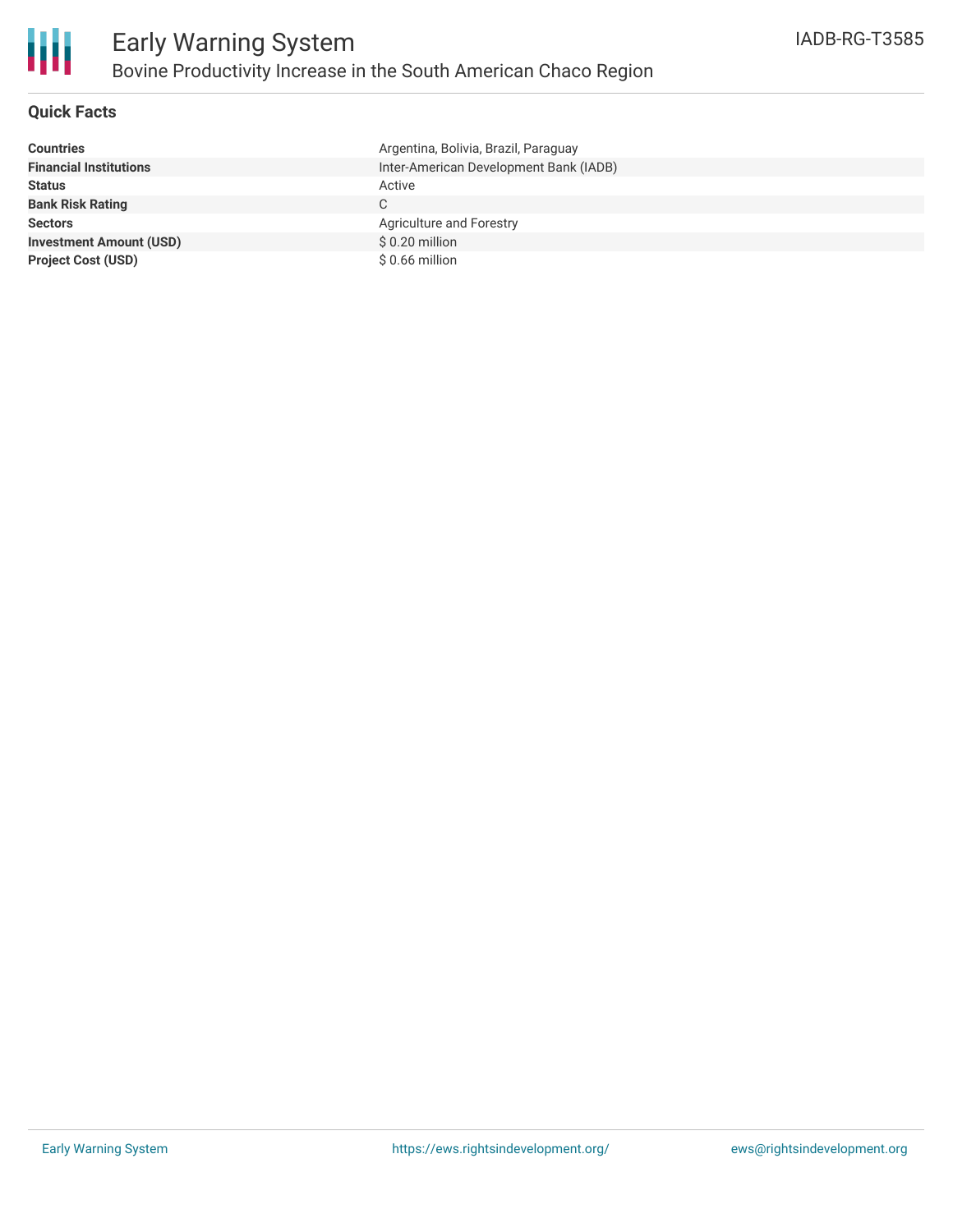

## **Project Description**

Increase the productivity of the bovine rearing, rearing and fattening systems in the South American Chaco.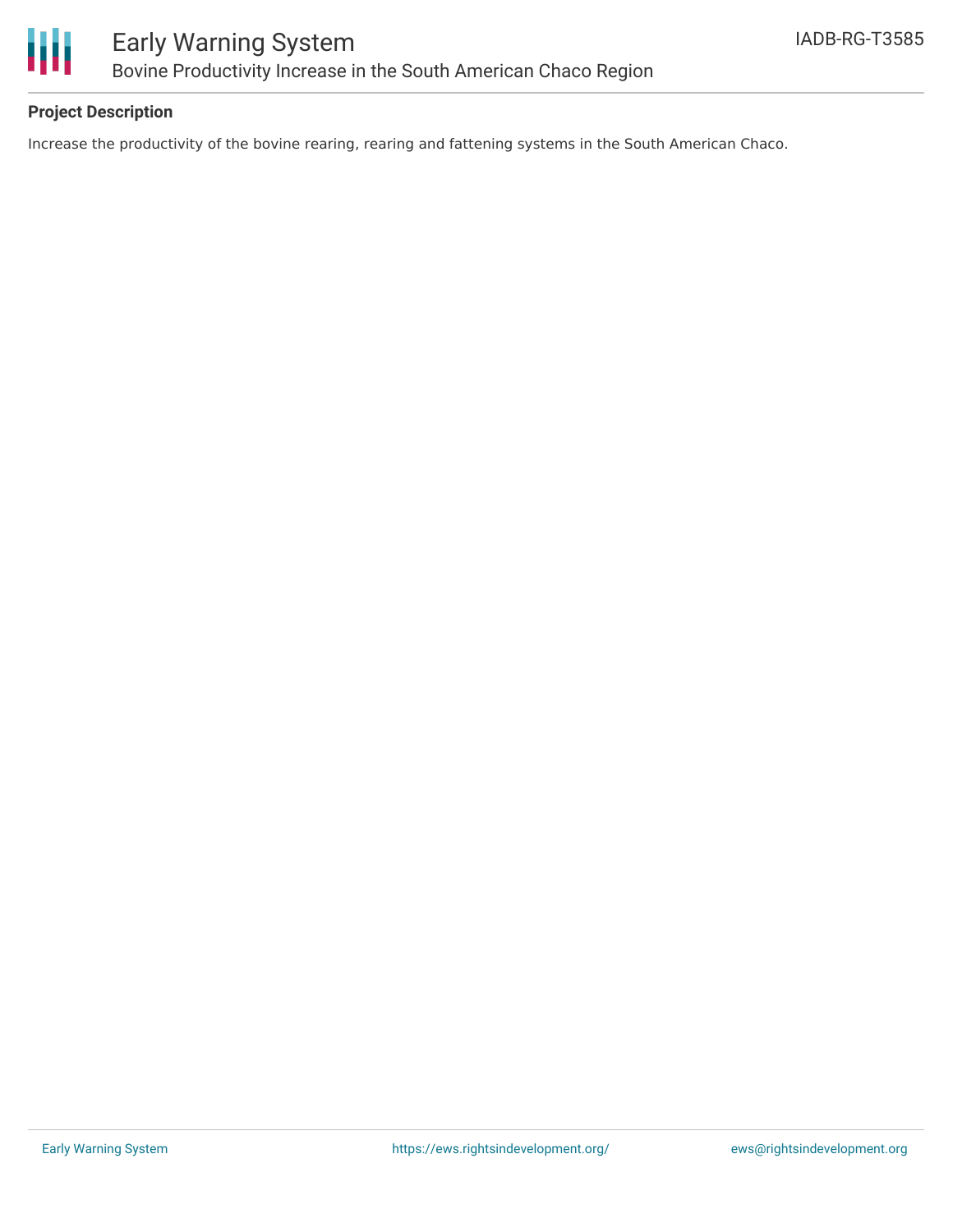

#### **Investment Description**

• Inter-American Development Bank (IADB)

The countries' counterpart ammount to USD 457,285.